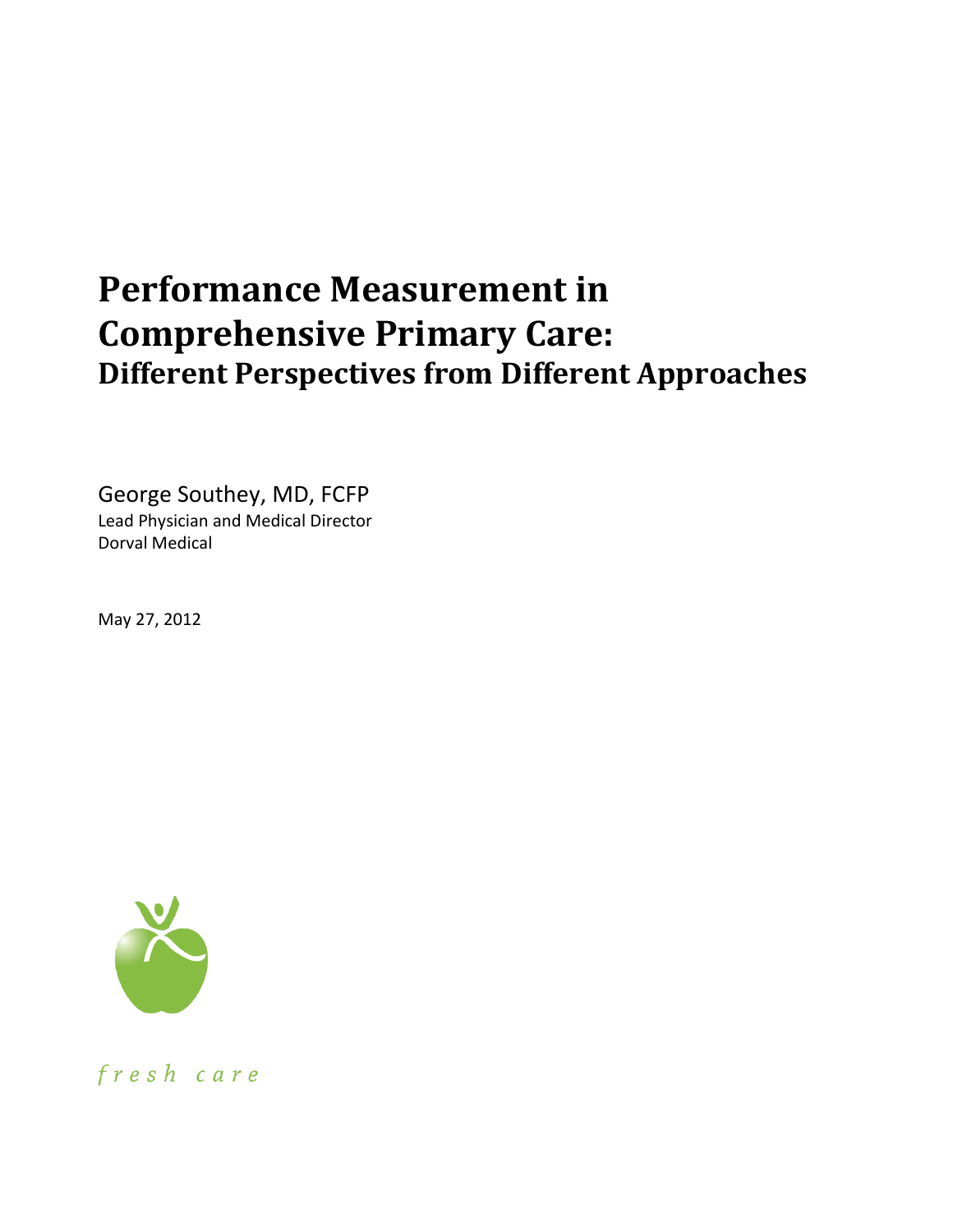### **Contents**

[Introduction](#page-2-0) 2 [A Significant Risk?](#page-2-1) 2 [Performance and Risk](#page-3-0) 3 [Reform Objectives](#page-3-1) 3 [Elements of Performance](#page-5-0) 5 1. [Authority](#page-5-1) 5 2. [Change](#page-6-0) 6 3. [Focus](#page-6-1) 6 4. [Perspective](#page-8-0) 8 5. [Scope](#page-10-0) 10 6. [Parameters](#page-10-1) 10 7. [Level](#page-10-2) 10 8. [Scalability](#page-11-0) 11 [Why Measure Performance?](#page-12-0) 12 [An Example](#page-13-0) 13 1. [Authority](#page-13-1) 13 2. [Change](#page-13-2) 13 3. [Focus](#page-13-3) 13 4. [Perspective](#page-13-4) 13 5. [Scope](#page-14-0) 14 6. [Parameters](#page-14-1) 14 7. [Level](#page-14-2) 14

8. [Scalability](#page-14-3) 14

[Having Its Cake and Sharing It Too](#page-16-0) 16 [Appendix: PCCCAR Functions](#page-17-0) 17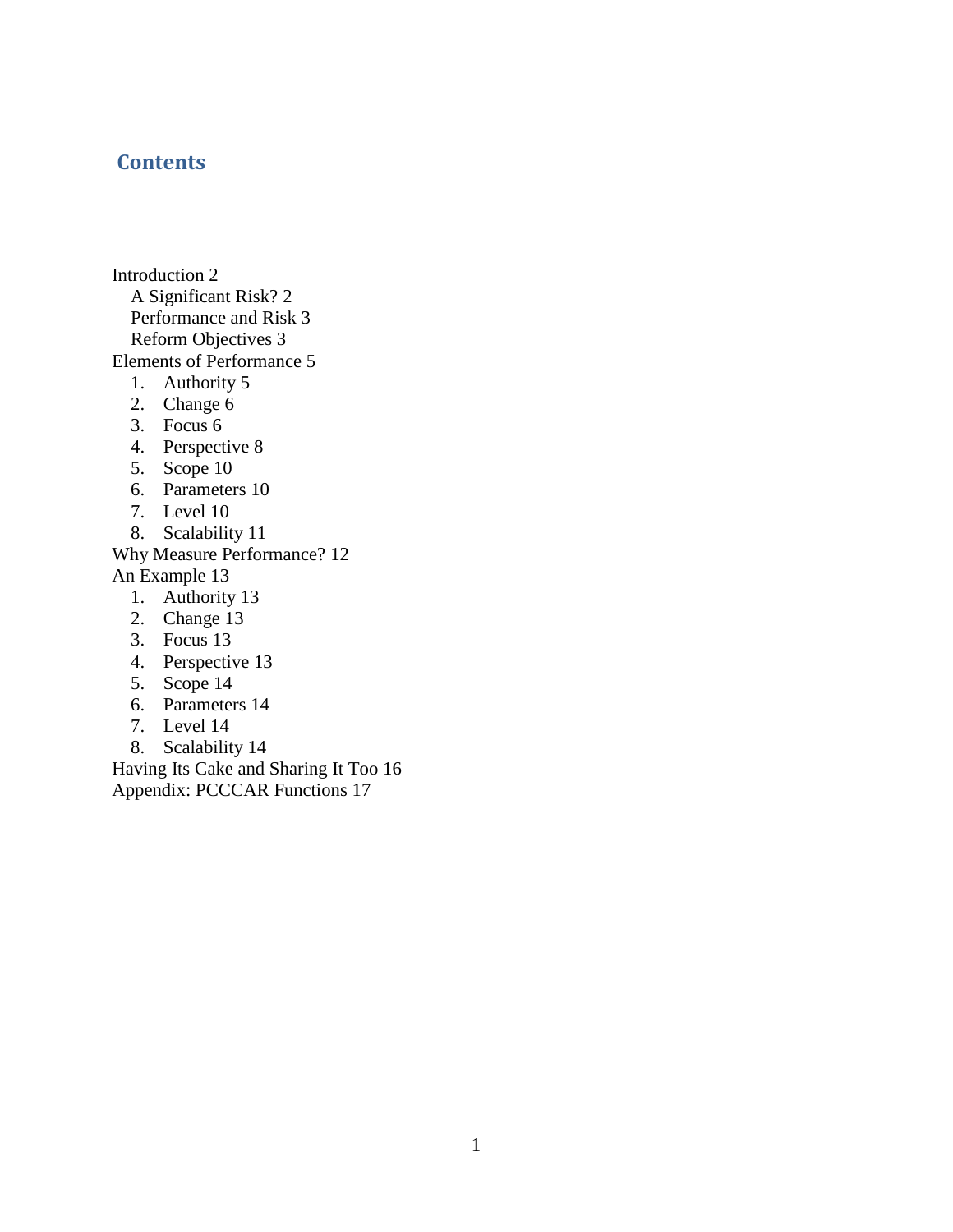# <span id="page-2-0"></span>**Introduction**

This paper is for people who sense that Ontario's health care system may be facing significant risk to its sustainability. This group will consist primarily of decision makers in government and health policy but may also include medical professionals and members of the public who share knowledge of and a passion for our health system. The author intends this document to assist them in exploring reform options if incremental adjustment fails to stabilize the current system. It looks specifically at the challenges facing comprehensive primary care.

Significant change requires a clear understanding of *objectives*, a *strategy* – the elements -- to achieve them, and the ability to *measure* performance towards them. The four sections of this paper describe in turn:

- choices available within primary care (i.e., measurable elements of performance)
- why it's worthwhile to measure performance vis-à-vis those elements
- an example of how one practice selected and implemented its choices
- how its experience can benefit both the system and individual practices

This paper is not a scientific description of a right answer. It seeks rather to describe and list the options one might consider when assessing performance in comprehensive primary care. The description of the components does not answer the problem of defining performance, but it suggests a framework for understanding and appreciating the choices that arise.

### <span id="page-2-1"></span>*A Significant Risk?*

 $\overline{a}$ 

Most doctors and members of the public do not see a significant risk to the health care system (sustainability, affordability). Others have expressed concern for many years, and yet the system has continued to evolve.

In 2010 (as chief economist of TD Economics)<sup>1</sup> and in 2012 (as a provincial commissioner)<sup>2</sup>, Don Drummond advised the Ontario government that stabilizing its finances would require control of health costs. He also stated that managing these expenses required reform of the health system. Both of his reports gave suggestions for such reform. To date, these proposals have not led to change.

The government is currently discussing contracts with the Ontario Medical Association (OMA) and has recently reduced the fees on numerous services. It did so within the existing system and did not attempt the sort of reform that Drummond suggested. So far, neither side has articulated objectives, strategies, or implementation of reform.

<sup>1</sup> "Charting a Path to Sustainable Health Care in Ontario," *TD Economics Special Reports*, May 27, 2010.

 $^2$  Commission on the Reform of Ontario's Public Services, February 15, 2012.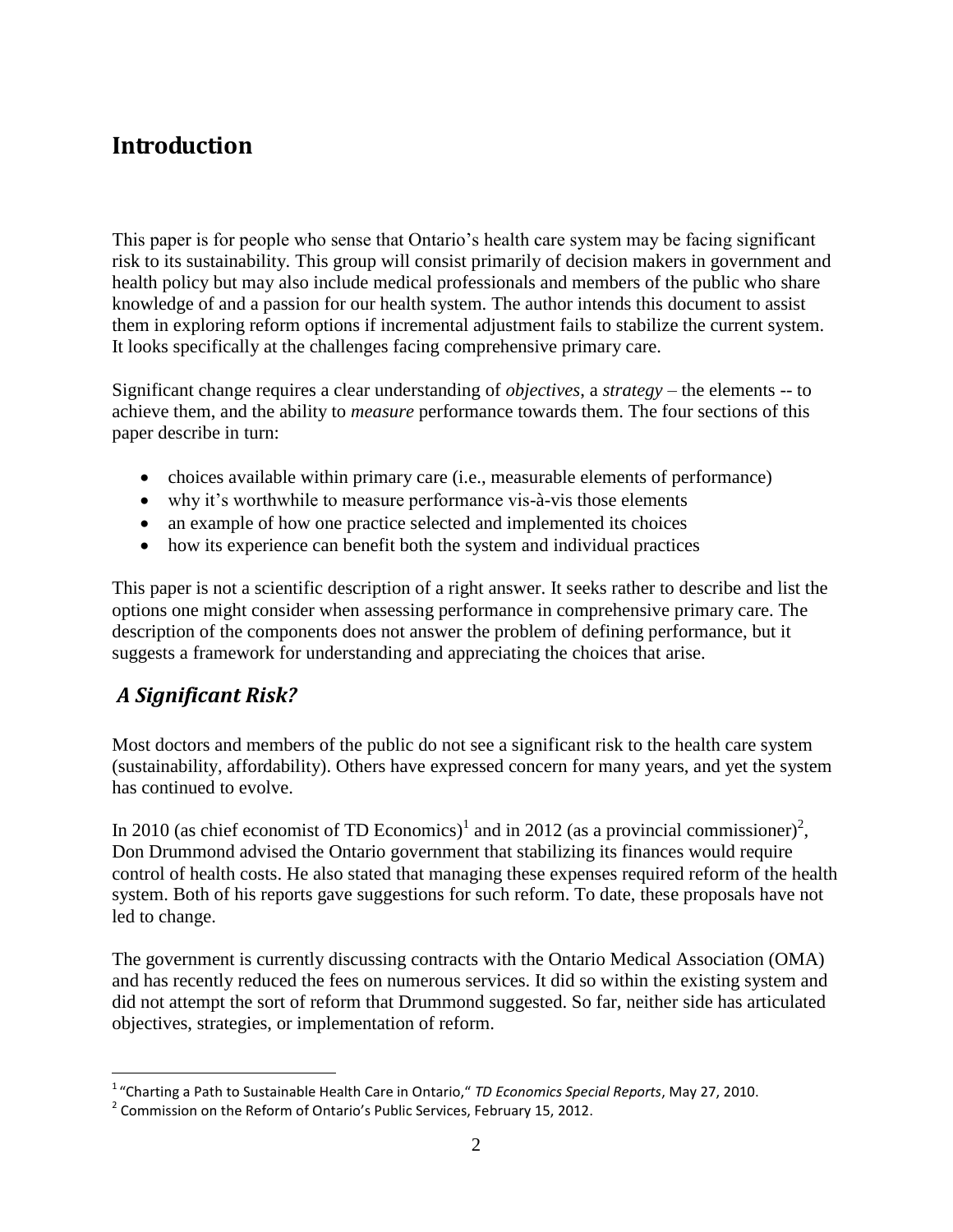Given the seeming disconnect between Drummond's recommendations and the province's nonactions, risk is likely to arise from the financial sector, which funds government services. Such risk can manifest itself suddenly and dramatically (as in the housing bubble of 2008 and the current sovereign debt crisis in Europe).

The medical profession might consider another factor in its risk analysis. The general impression has been of a scarcity of primary care personnel. If this perception is true, then the profession is in a position of strength and can use the threat of further loss of personnel as a reason to limit financial cuts. Yet data from the OMA indicate 7,650 comprehensive primary care physicians in Ontario<sup>3</sup> working at least 30 hours/a week in direct and indirect patient care.<sup>4</sup> There are about 13 million people in the province. As a result, with the current number of physicians working in the way they do, the system would reach capacity with 57 patients per practitioner.<sup>5</sup>

Dorval Medical reports a practice capacity of 63, and informal discussion with other family health teams (FHTs) suggests similar capacity there. If similar capacity were to become the norm in the province, the current levels of personnel would suggest about 10 per cent surplus of primary care physicians.

### <span id="page-3-0"></span>*Performance and Risk*

Primary care services represent less than 10 per cent of the health system"s costs, but 60 per cent of its encounters and an even greater proportion of ongoing relationships between health providers and the public. In other words, despite its small system cost, primary care -- the locus of ongoing important relationships -- shapes the public"s experience of its health system.

Comprehensive primary care requires management of patient information, coordination of care, and management of expectations, in addition to medical services. <sup>6</sup> Better management in primary care could significantly increase the system's efficiency.<sup>7</sup>

### <span id="page-3-1"></span>*Reform Objectives*

Don Drummond has suggested clear objectives for reforming the health system. As an appointee of the Ministry of Finance, his primary objective was to limit increases in health care costs to 2 per cent per year – well below the expected growth of 6 per cent. Despite an ageing, growing population, this cost objective requires savings of about \$1.8 billion per year.

 3 [www.ophrdc.org/public/download.aspx?fileType=pdf&fileName=2010%20PIO%20Print%20Copy%20for%20Webs](http://www.ophrdc.org/public/download.aspx?fileType=pdf&fileName=2010%20PIO%20Print%20Copy%20for%20Website.pdf) [ite.pdf](http://www.ophrdc.org/public/download.aspx?fileType=pdf&fileName=2010%20PIO%20Print%20Copy%20for%20Website.pdf)

<sup>4</sup> [www.nationalphysiciansurvey.ca/nps/2010\\_Survey/pdf/en/downloads/NPS2010-ON-Binder.pdf](http://www.nationalphysiciansurvey.ca/nps/2010_Survey/pdf/en/downloads/NPS2010-ON-Binder.pdf)

<sup>&</sup>lt;sup>5</sup> Physician capacity = the number of satisfied relationships/physician care hours in a week; see The Dorval Model: [www.dorvalmedical.ca,](http://www.dorvalmedical.ca/) Appendix D). A doctor with 1,500 patients who works 40 hours per week and satisfies their needs would have a capacity of 1,500/40 = 37.5.

<sup>&</sup>lt;sup>6</sup> Subcommittee on Primary Care of the Provincial Co-ordinating Committee on Community and Academic Health Science Centre Relations (PCCCAR) (1996), *New Directions in Primary Health Care*. PCCCAR report to the Minister of Health Ontario, 21–31. These services are a part of every FHO [?] and FHN [?]contract

<sup>&</sup>lt;sup>7</sup> The Dorval Model: [www.dorvalmedical.ca,](http://www.dorvalmedical.ca/) Appendix D.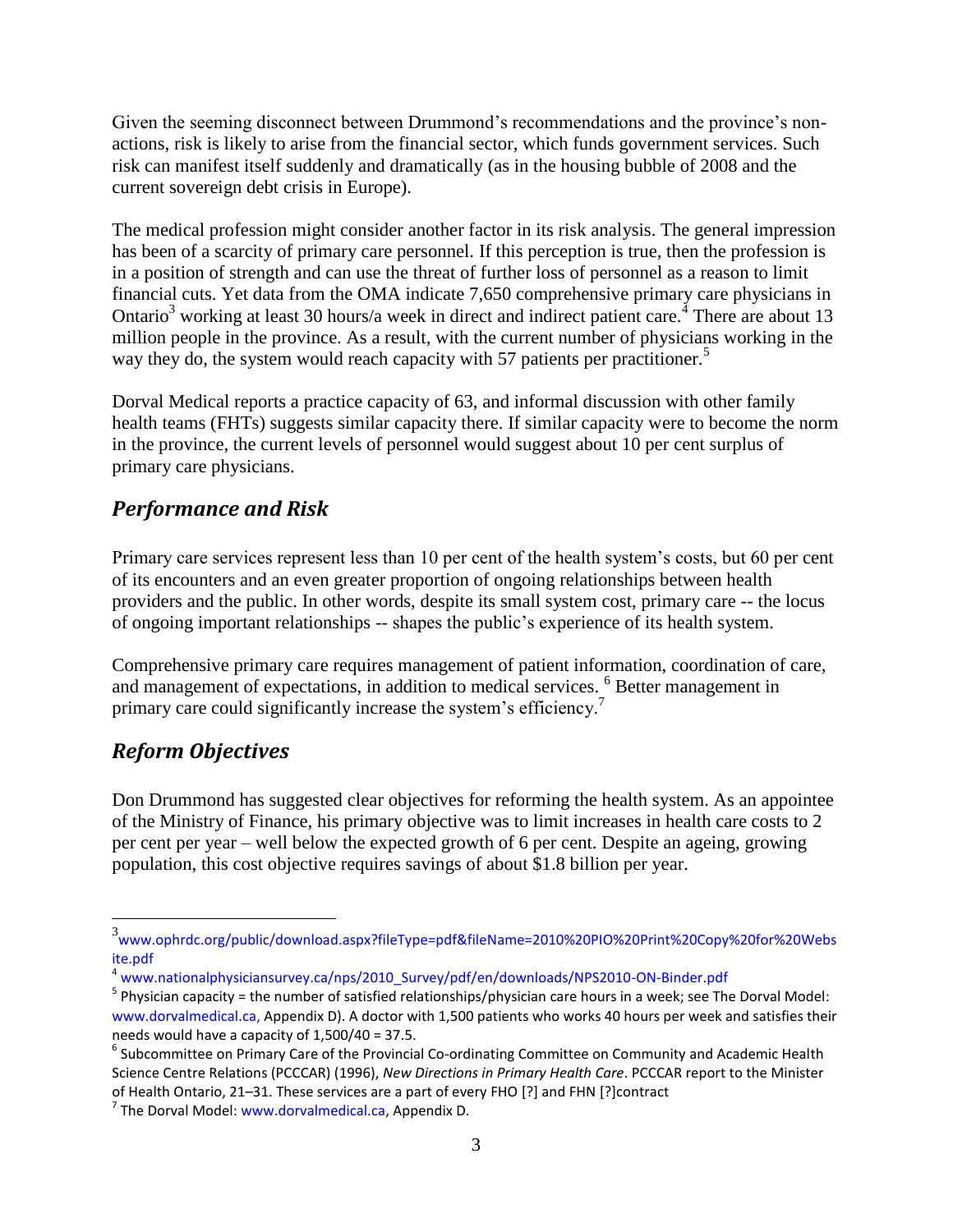The government also has articulated its objectives vis-à-vis quality and capacity. It wants an accountable assurance of quality and capacity that would allow everyone access to all primary care services.

Thus we can summarize the province's objectives in reform:

- *quality* that meets the province's expectations
- *capacity* that ensures primary care for every Ontarian
- *costs* as low as possible

The medical profession has not described its objectives in the event of system reform. In the absence of consensus, one might assume it wants general economic objectives: economic stability, to allow it to plan and implement professional practice, and resources to provide the expected services. These resources include income and access to capital.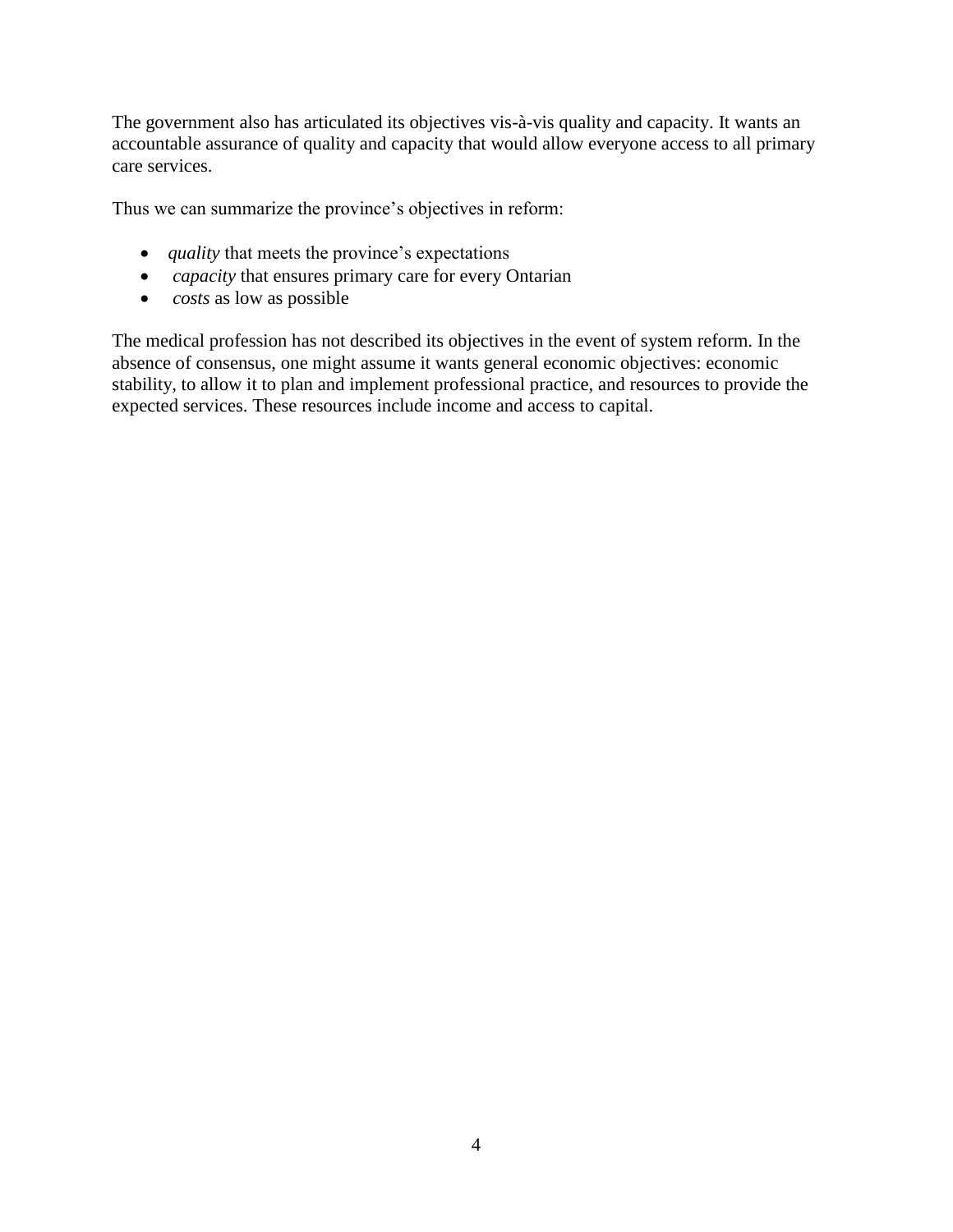# <span id="page-5-0"></span>**Elements of Performance**

Most people experience exposure to comprehensive primary care when they visit their family doctor. They may come away with a sense of the level of satisfaction they receive from the service. Despite the shared experience, there is little consensus on defining performance in primary care. There is even less understanding about the relationship between primary care services and achieving reform.

There is an old adage: "What cannot be measured cannot be managed." This applies to comprehensive primary care. The lack of consensus on defining performance means that measurement methods differ, and assuring and improving quality are difficult. Primary care is not simply the provision of clinical services, but also includes management services and effective interpersonal relations. The elements (clinical, management, and relationships) are inseparable and influence each other.

Differences in performance definition may reflect different perspectives. This discussion describes eight elements of performance and their definition, which can shape measurement of them.

- 1 authority
- 2 change
- 3 focus
- 4 perspective
- 5 scope
- 6 parameters
- 7 level
- 8 scalability

There are options available in each element. This discussion attempts to describe the implications for the choices in each of the eight elements. A practice's selections in elements 1--4 will tend to shape its character, and those in elements 5--8 will tend to flow from those choices.

### <span id="page-5-1"></span>*1. Authority*

Deciding where the ultimate authority lies to determine "quality" depends on one"s philosophy. Quality in primary care can be accountable to external authority (the population served) or internally (the profession of primary care). Internal and external perspectives of quality are not mutually exclusive -- components of each form part of a complete sampling of quality characteristics. The authority lies in determining the relative value of components. This authority is apparent at the global orientation of quality (see element 4, below).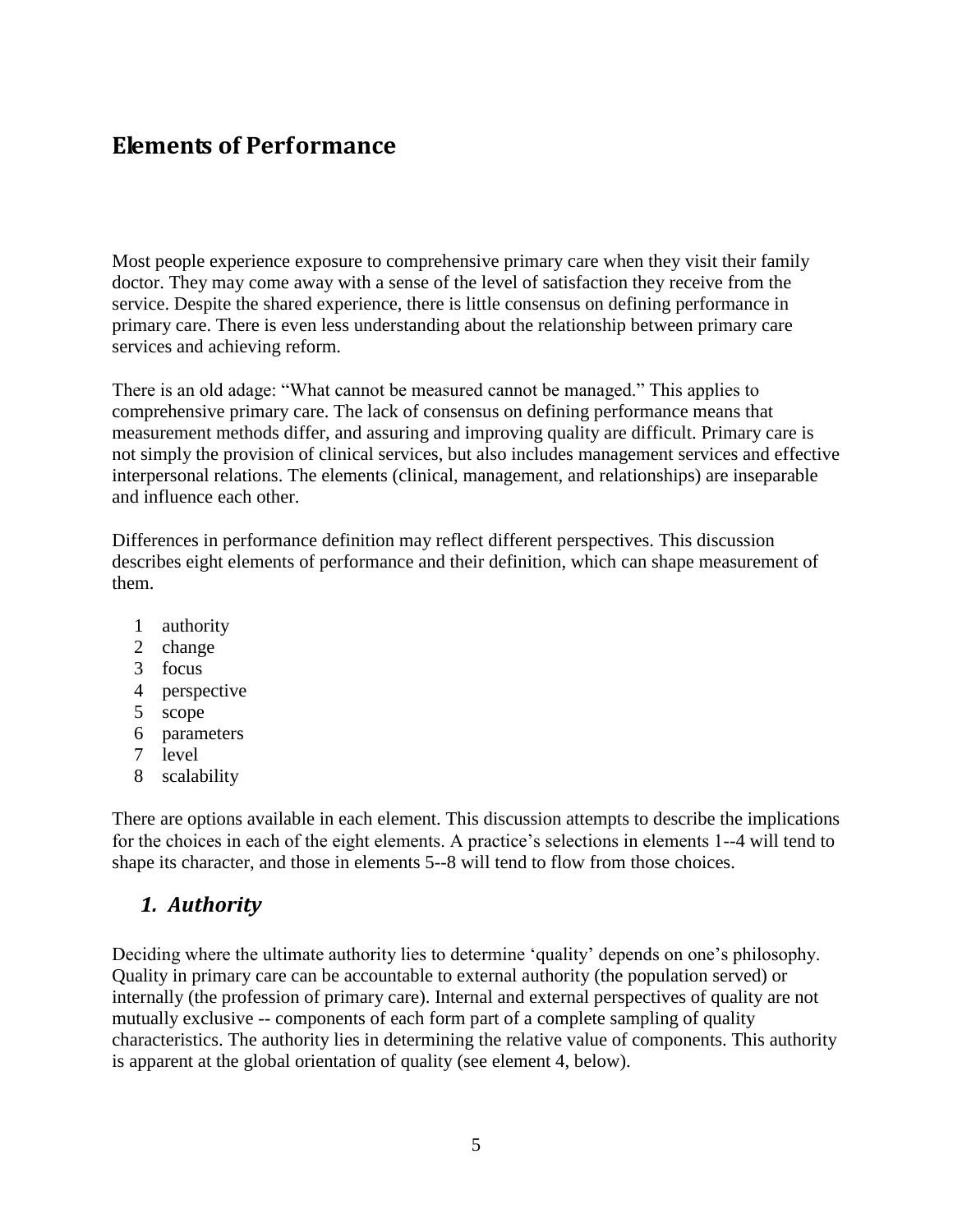The two perspectives (internal and external) measure performance differently. Internal perspectives may respond strongly to indicators relating to diseases or clinical practice. The Ontario Diabetes Registry can serve as an example.

External perspectives stress patient experience and access. We can see this in the comments on patient rating services such as <ratemds.com>.

Internal determination of quality would require professional consensus on the characteristics of quality – an elusive ideal!

External determination involves asking the population about its expectations of primary care and requires a method – not yet available – to allow popular opinion to express itself. Some observers might see such a method as inherent in the market system, but this is not relevant in Ontario"s public system.

Both internal and external assessments of quality are naturally going to change over time, and both reference each other.

# <span id="page-6-0"></span>*2. Change*

Everything changes. Even the best framework for measuring performance must adjust to changing knowledge, shifting priorities, and new opportunities. The manner in which it does so decides its future viability, even its survival.

A framework that changes too slowly may precipitate conflict when comparisons cease to be useful or meaningful.

# <span id="page-6-1"></span>*3. Focus*

There are two competing ways of assessing performance and productivity in comprehensive primary care: measuring either **activities/transactions** or **outcomes/processes**. The choice a practice makes will shape its organization and activities decisively.

Ontario defines productivity and performance in terms of activities or transactions (the number of assessments or procedures for a given time). In contrast, in the United Kingdom, the Quality Outcomes Framework (QOF) measures population-based outcomes and practice processes. The two systems conceive of effectiveness and efficiency very differently.

The choice between the two relates mainly to the philosophy of quality and who defines quality. A system valuing volume of services will measure services (activities/transactions) to reflect performance. A system focusing on population-based results will look at outcomes/processes. One might choose different parameters for assessing comprehensive primary care as opposed to specialty practice.

Both systems can measure the services of comprehensive primary care vis-à-vis the 15 PCCCAR services (see 5 below).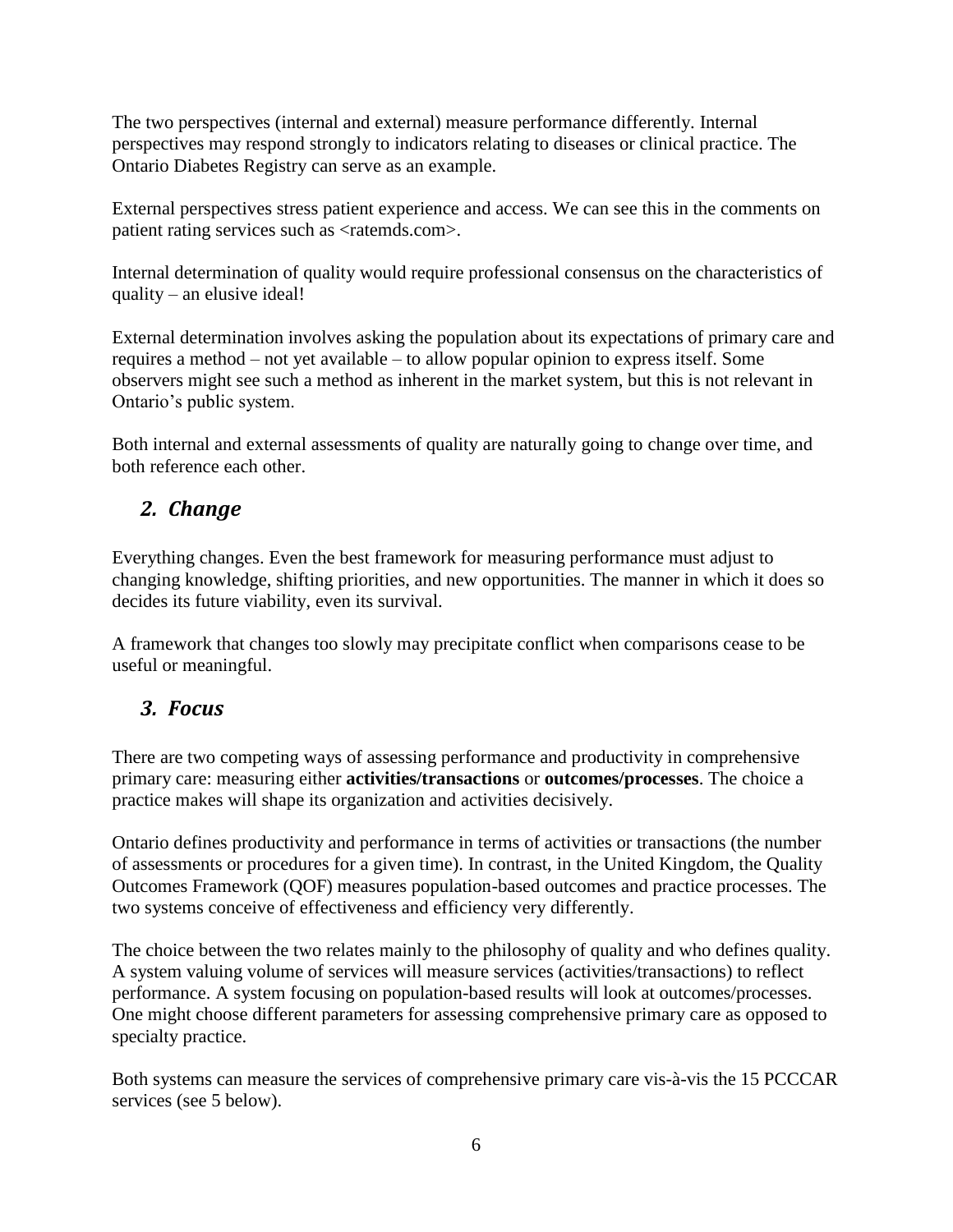Although the Ontario Ministry of Health measures activities, Health Quality Ontario (HQO) looks at outcomes and processes, creating confusion for providers and stewards.

As an illustration, I apply here the two systems of measurement to a practice addressing hypertension -- the most prevalent treatable risk for the principal cause of premature death and disability in Ontario.

### **Measuring Activities or Transactions**

A practice might decide to measure activities or transactions over time, such as the numbers of

- blood pressure measurements
- office visits where hypertension is a billing diagnosis
- low-sodium dietary counselling sessions

During the time of measurement, the practice tries to be productive by providing as many of these services as possible so as to appear productive. The practice is busy with a focus on hypertension.

The cost of this approach steadily increases with the volume of services. There is no feedback in this measurement system to lessen the pressure to provide more service. Thus measuring performance by activities may generate inappropriate activities, insensitive as it is to the distribution of transactions within the practice. For example, counting will not distinguish between 10 transactions to one patient and one transaction to 10 patients. Both scenarios appear the same.

This method does not address the control of blood pressure in patients with the condition.

#### **Measuring Outcomes or Processes**

A practice might decide instead to measure outcomes or processes, such as the proportion of

- patients it has screened for hypertension in the past five years
- all hypertensive patients with a blood pressure of 150/90 (or less) in the past year

In this system, the outcomes apply to the entire practice for screening and the entire registry of hypertensive patients for effective treatment. Outcome measurements miss no patient from either screening or treatment. Once the practice has measured all patients, there is no value to further effort to provide service.

### **Productivity in Both Methods**

Productivity is a ratio of what a practice produces to what it requires to produce it. As we saw above, productivity in both measurement systems (activity/transaction or outcome/process) reflects the choice of measurements. With activities, more activities at the same price means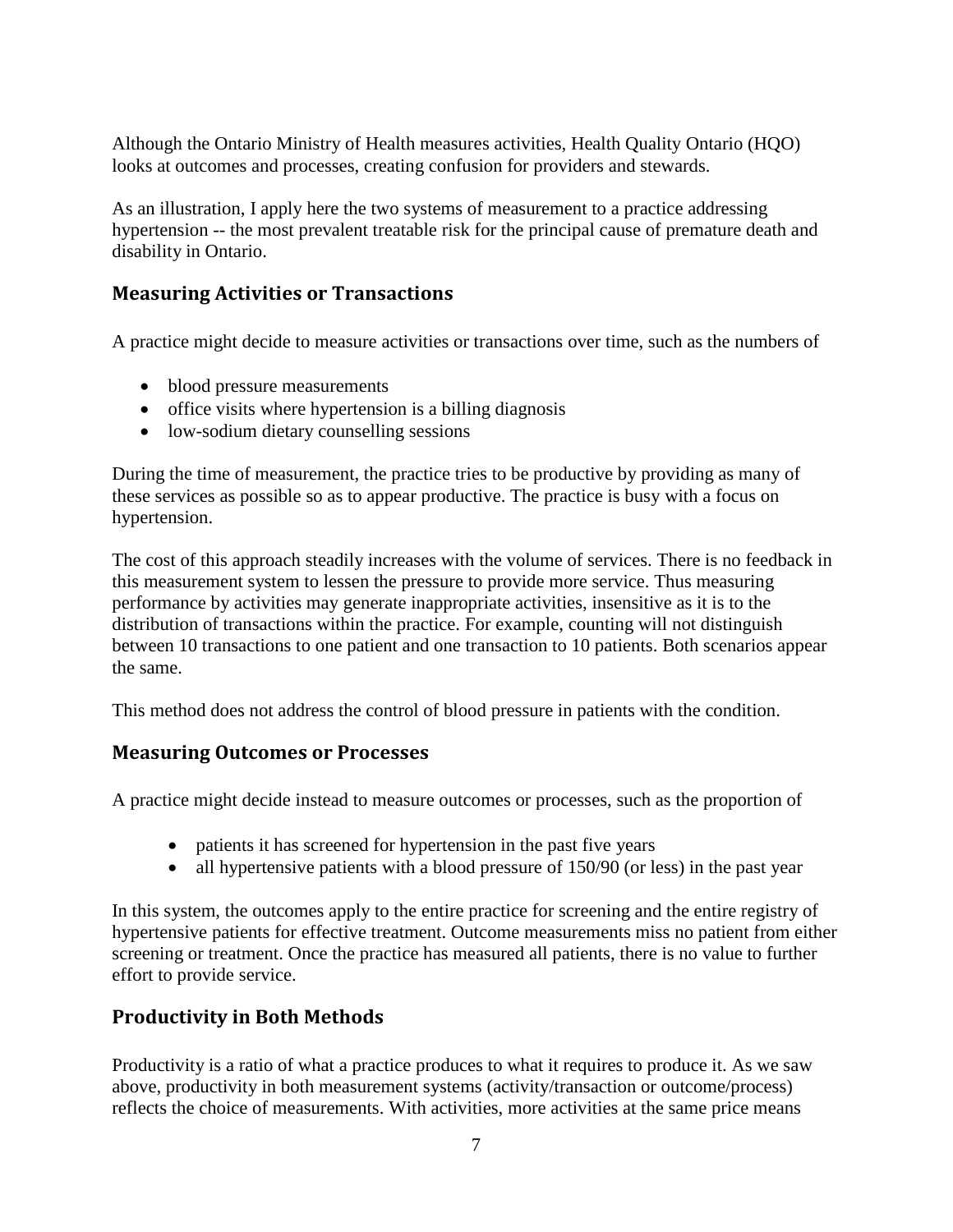greater productivity. With outcomes, achieving the target outcome at lower cost means greater productivity.

One might assume that measuring activities is a potentially useful indirect measurement of outcomes. Yet the relationship of activities in the achievement of outcomes is not linear. While some activity is necessary to achieve an outcome, at some point further activities simply add cost without achievement. In other words, activities become an inverse indicator of productivity where measurement values outcomes.

### **Implications**

It appears that the people of Ontario expect value for money in the provision of comprehensive primary care. They want service for the entire population and disapprove of volumes of service that fail to assure results. This philosophy is explicit in the work of Health Quality Ontario. For these reasons, measurement focusing on outcome and process best reflects Ontarians" values.

Measurement of activities in comprehensive primary care is inconsistent with the values of Ontario (and the Association of Family Health Teams of Ontario -- AFHTO). Persistent insistence on counting activities and transactions and failure to assess outcomes and processes distort the understanding of outcome achievement. Measuring activity can encourage non- or counterproductive behaviour.

If we want to exercise stewardship<sup>8</sup> and encourage performance in health care, we should encourage measurements of outcomes and processes.

### <span id="page-8-0"></span>*4. Perspective*

A granular (or detailed) perception of primary care observes at the level of specific attributes, conditions, indicators, or services. This view allows analysis of individual service characteristics in isolation. For example, the current Ontario initiative in diabetic care analyses performance of diabetes care in isolation. In a similar manner, Ontario"s interest in reducing unnecessary visits to the emergency room focuses on the isolated service of access for acute episodic care.

There is no limit to the detail or level of achievement that such a perspective might generate. A passion for a particular issue can lead to neglect of other services or attributes.

A granular orientation fails too vis-à-vis comprehensive primary care. Complex services require multiple indicators at a granular level. In this level of detail, it is very difficult to compare performance between service providers and even with the same service provider over time. Differences in various elements of the granular observations can carry different meanings.

A granular *and* global orientation of primary care starts with granular observations but then takes an additional, global perspective. The latter viewpoint requires a method that holds the values of the granular components in a relationship to each other. This perspective harnesses a variety of

 $\overline{a}$  $^8$  Stewardship: caring for someone else or for something that one doesn't own.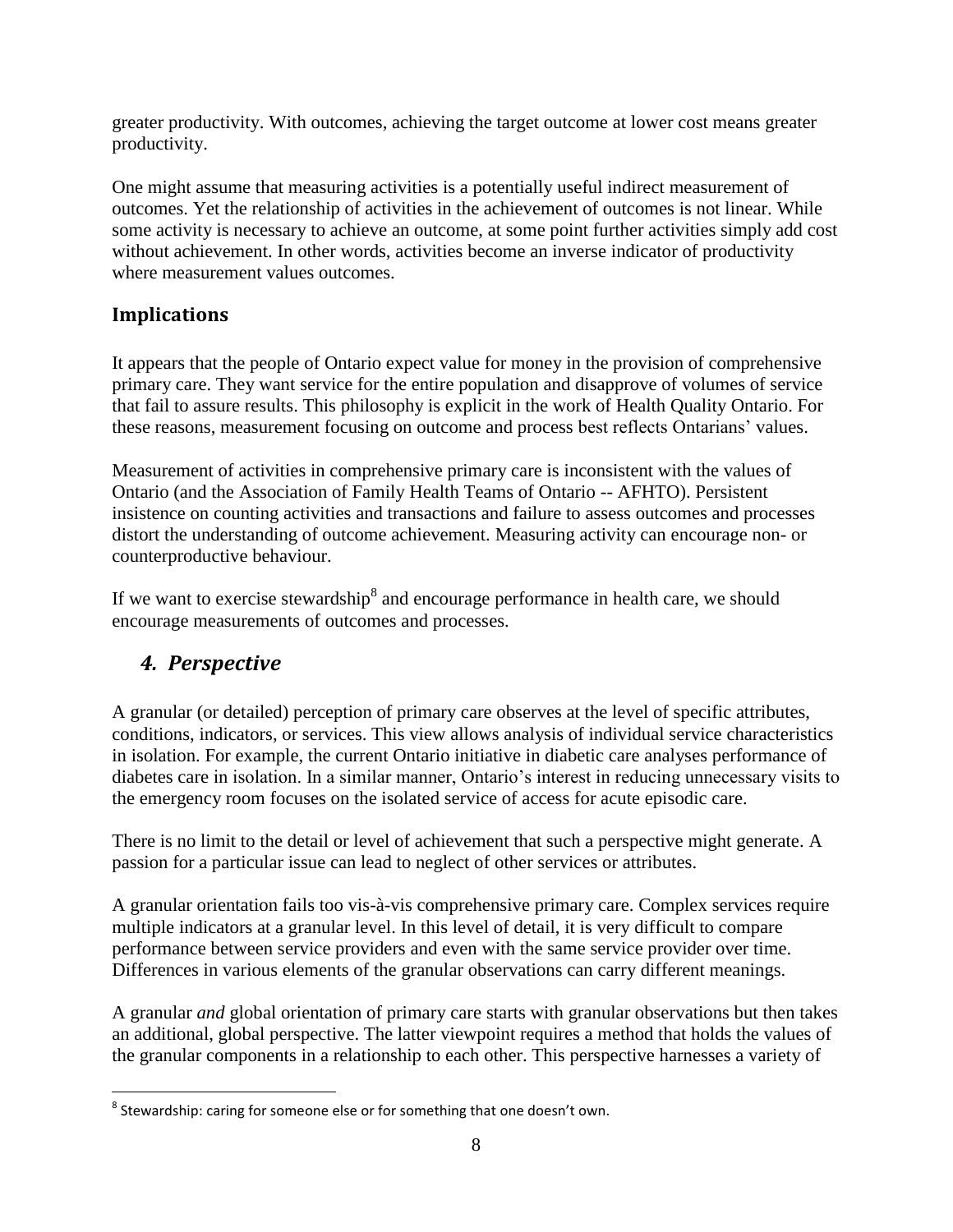methods. The global orientation can be as simple as the 'overall assessment' in a rating system such as <ratemds.com>. Some people feel that global orientation can occur through market forces in open markets (e.g., segments of the U.S. health system). It is possible to estimate the global perspective in terms of a mathematical relationship between indicators, as occurs in Britain"s Quality Outcomes Framework (QOF).

A global orientation must not be static. It should measure performance in such a way that it evaluates the relationship over time. In other words, it needs to adapt to changing reality over time.

Adding the global orientation to performance measurement can be problematic. Global performance may seem too subjective or too arbitrary or biased.

Despite these challenges, the global perspective can compare performances of a service provider over time and between service providers.

The global perspective also helps providers to ensure quality. It allows rational selection of initiatives. Consider a practice that can improve two indicators by 10 per cent. In the granular perspective, both initiatives appear to be equally beneficial. In the granular *and* global perspective, one indicator might appear much more important, suggesting focus on the most beneficial initiatives.

Figure 1 illustrates the philosophical choices available in elements 1 (authority) and 4 (perspective) and offers examples of models or research proposals.



#### **Figure 1 Choices available in elements 1 and 4**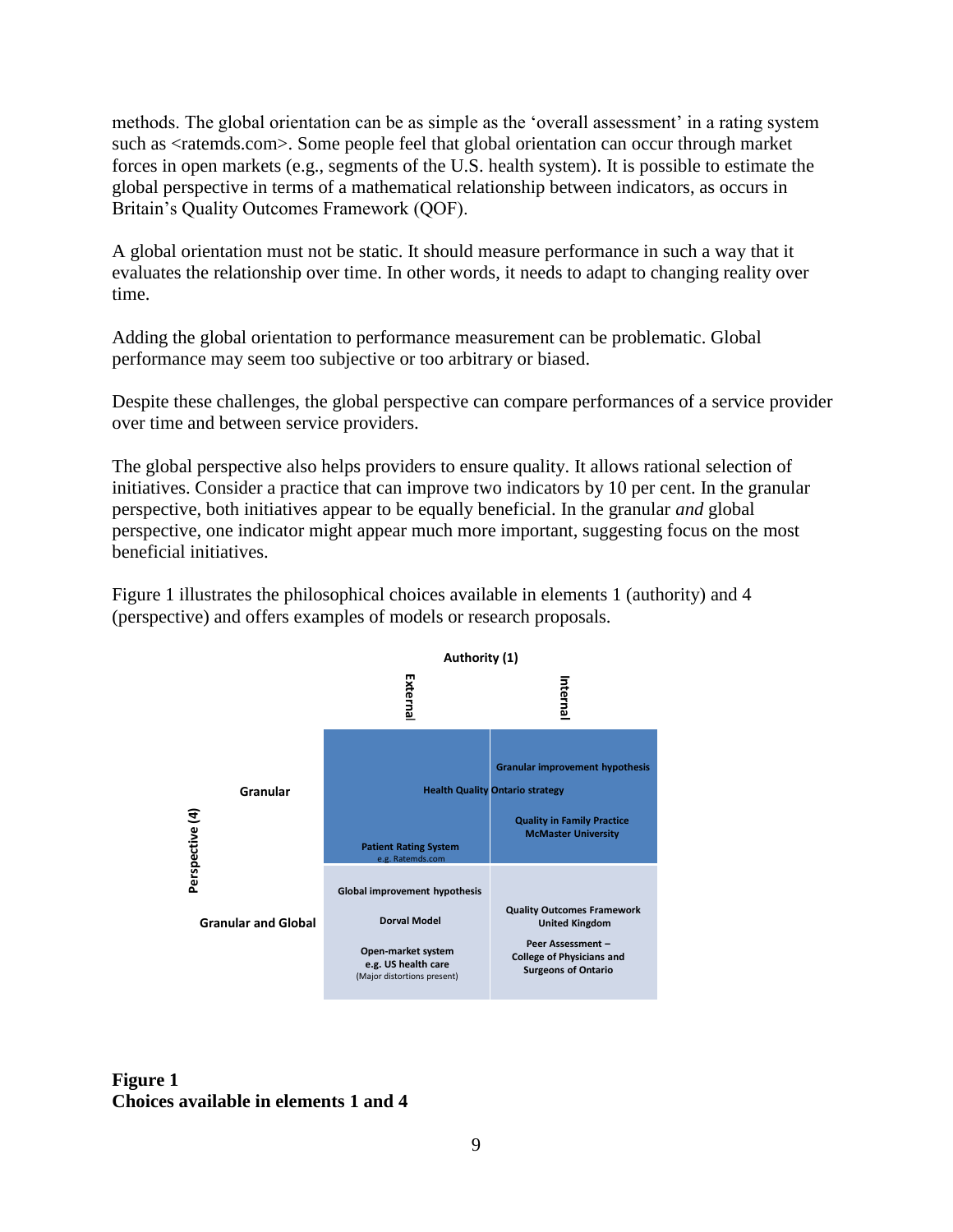### <span id="page-10-0"></span>*5. Scope*

Many determinants of health – perhaps as many as 70 per cent -- do not fall within the responsibility of the health system. And the public system itself does not cover 30 per cent of health services (e.g., dental services, drugs, and aspects of institutional care).

Fortunately, in Ontario, the majority of comprehensive primary care physicians have signed contracts in patient enrolment models (PEMs). These contracts define the scope of services as the list of the PCCCAR basket of services (see Appendix). This consensus provides a convenient solution to this philosophical issue.

### <span id="page-10-1"></span>*6. Parameters*

Performance measurement in primary care can involve the use of a wide variety of parameters: activities, capacity, costs, income, overhead, processes, qualitative attributes, service descriptions, and subjective impressions. Despite the wide variety of options, the purpose of this choice is to allow comparison, either of an individual"s performance over time or of different individuals.

Selecting too few parameters may lead to an incomplete description of performance, while using too many may obscure performance. For example, considering only income from the practice will ignore crucial characteristics of primary care that the payment system ignores. Likewise, the many parameters in the Ontario Hospitals Balanced Scorecard make it almost impossible to compare performances. The Institute for Health Improvement strikes a balance in its Triple Aim using three parameters: clinical indicators (just a few), cost, and patient experience. Dorval Medical"s choices of cost, capacity, and quality are somewhat different, as we see below.

# <span id="page-10-2"></span>*7. Level*

The system is not infinitely flexible and requires a balance between competing forces, which probably reflects political and policy judgment. Over several generations of physicians, OHIP"s payment mechanism has embedded a sense that performance in primary care is a function of individual providers. Nothing in it encourages orientation towards group performance. This situation is arbitrary and a function of the economic distortion that flows from the historic funding system. A more realistic perception of the reality of practice might offer refreshing new perspectives.

There are at least two compelling arguments for including group performance.

First, in most services of any sort, groups outperform individuals. There are very few circumstances where individuals provide the greatest performance and productivity. If there is a group dynamic in primary care, then it should be possible to observe it and support it.

Second, measuring group performance may well improve performance. An individual provider is less likely to react to external feedback. But when a group works together towards common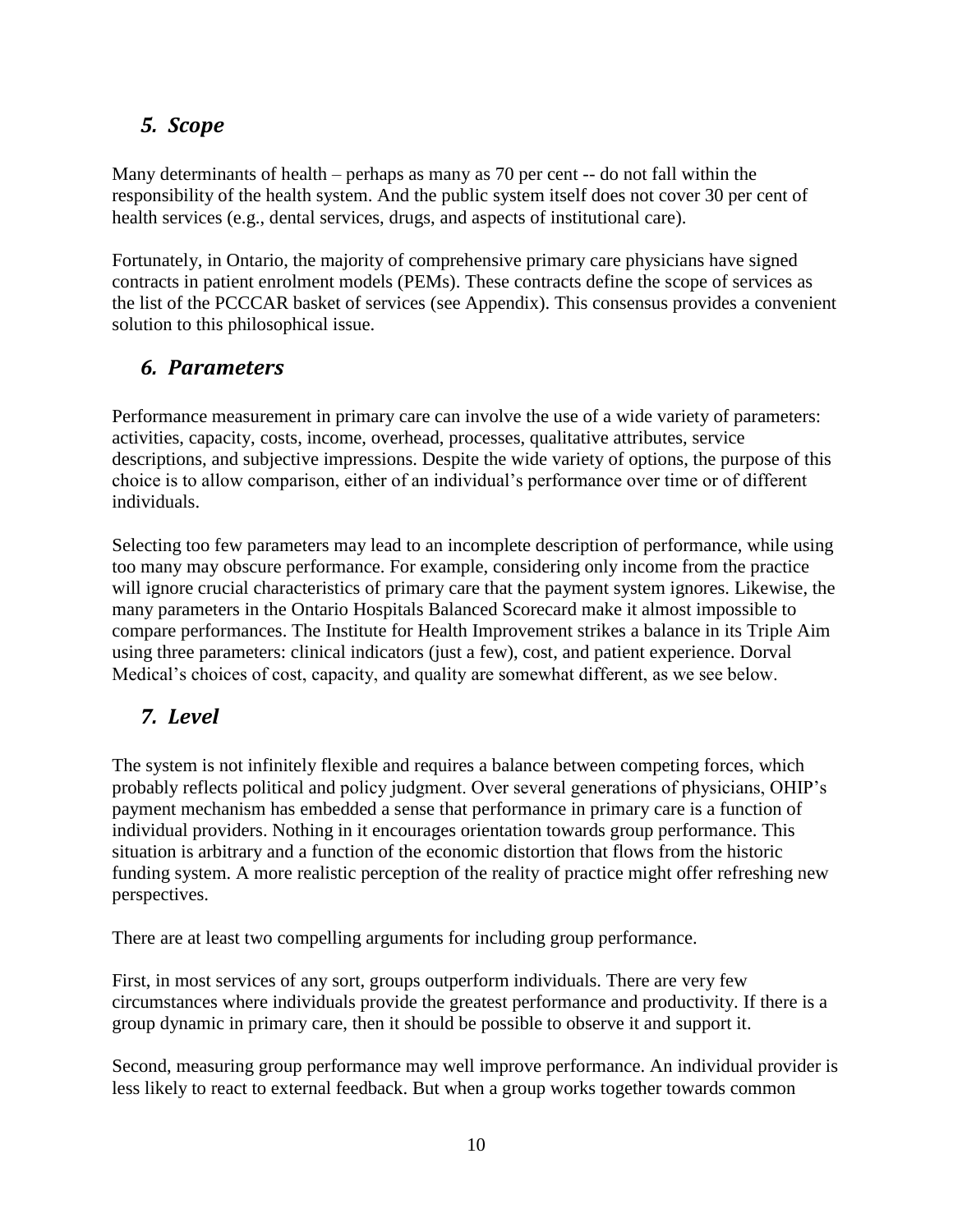objectives, individuals are more likely to respond. Group safety and support can be a great catalyst for change.

# <span id="page-11-0"></span>*8. Scalability*

The framework should consider incorporating scalability -- the option of having the framework scalable to different-sized populations. Reference population sizes include a single provider who might have a practice of about 1,300 patients; in contrast, Ontario"s population is 13 million, or 10,000 times more than a provider"s population.

A framework that is scalable by a factor of 10,000 provides a valuable advantage in Ontario: a successful innovation in the practice could suggest steps to improve the entire system. In other words, each scalable practice can innovate in ways that could apply readily to the system and the province as a whole.

When a framework opts for scalability, it restricts its own choices of indicators. Some indicators work only with small populations (e.g., the College of Physicians and Surgeons of Ontario (CPSO) chart audit method). Others work only with large numbers (rate of serious complications). With large numbers, such indicators can accurately observe shifts in performance of crucial factors such as premature death due to specific conditions. In small populations, indicators can measure only indicators that occur frequently in a population of 1,300. For example, the diabetic indicator of tracking amputation rates would not apply at a practice level, but control of blood pressure works in all scales of population.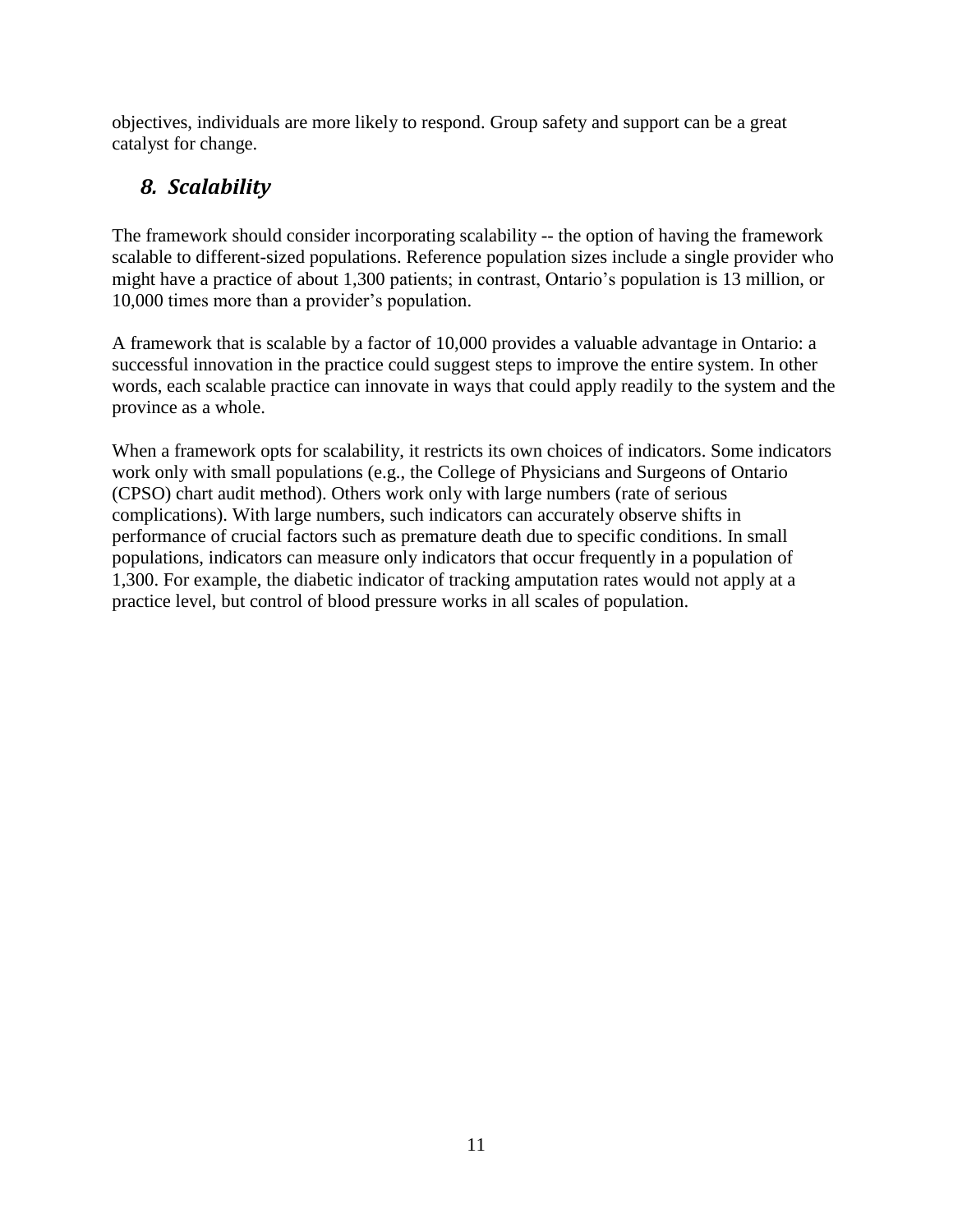# <span id="page-12-0"></span>**Why Measure Performance?**

This paper might seem an academic exercise without much relation to 'real world' experience, were it not for the work of Barbara Starfield<sup>9101112131415</sup>. This renowned researcher in primary care and health systems saw repeatedly and in many jurisdictions that investment in primary care correlated with a more effective and cheaper overall health system. She observed higher quality, adequate capacity, and lower cost.

The way in which this correlation works is not clear. Some experts believe that it flows from higher quality; others, from solid relationships in primary care, which encourage public stewardship of the health system.

Because the underlying causation for Starfield"s findings is unclear, a framework for measuring performance should work both ends of the relationship – i.e., encourage better quality *and* foster solid relationships and stewardship. With a framework that allows both hypotheses to work, reform is more likely to succeed.

The empirical test of measuring performance will be to observe change in providers' behaviour vis-à-vis the system"s three objectives, which appeared above:

- *quality* that meets the province's expectations
- *capacity* that ensures primary care for every Ontarian
- *costs* as low as possible

 $\overline{a}$ 

<sup>&</sup>lt;sup>9</sup> Shi L, Starfield B, Kennedy BP, Kawachi I. Income inequality, primary care, and health indicators. J Fam Pract. 1999; 48:275-84

 $10$  Starfield B. Is US health really the best in the world?. JAMA. 2000; 284(4):483-4.

<sup>&</sup>lt;sup>11</sup> Starfield B, Shi L. Policy Relevant Determinants of Health: An International Perspective. Health Policy. 2002; 60:201–18

 $12$  Starfield B. Research in general practice: co-morbidity, referrals, and the roles of general practitioners and specialists. SEMERGEN. 2003; 29(Supl 1):7-16

<sup>&</sup>lt;sup>13</sup> Starfield B, Shi L, Macinko J. Contribution of Primary Care to Health Systems and Health. Milbank Quarterly. 2005; 83(3):457–502

 $14$  Starfield B. Global health, equity, and primary care. J Am Board Fam Med. 2007; 20(6):511-3

<sup>&</sup>lt;sup>15</sup> Starfield B. Family Medicine Should Shape Reform, Not Vice Versa. Family Practice Management. 28/05/2009.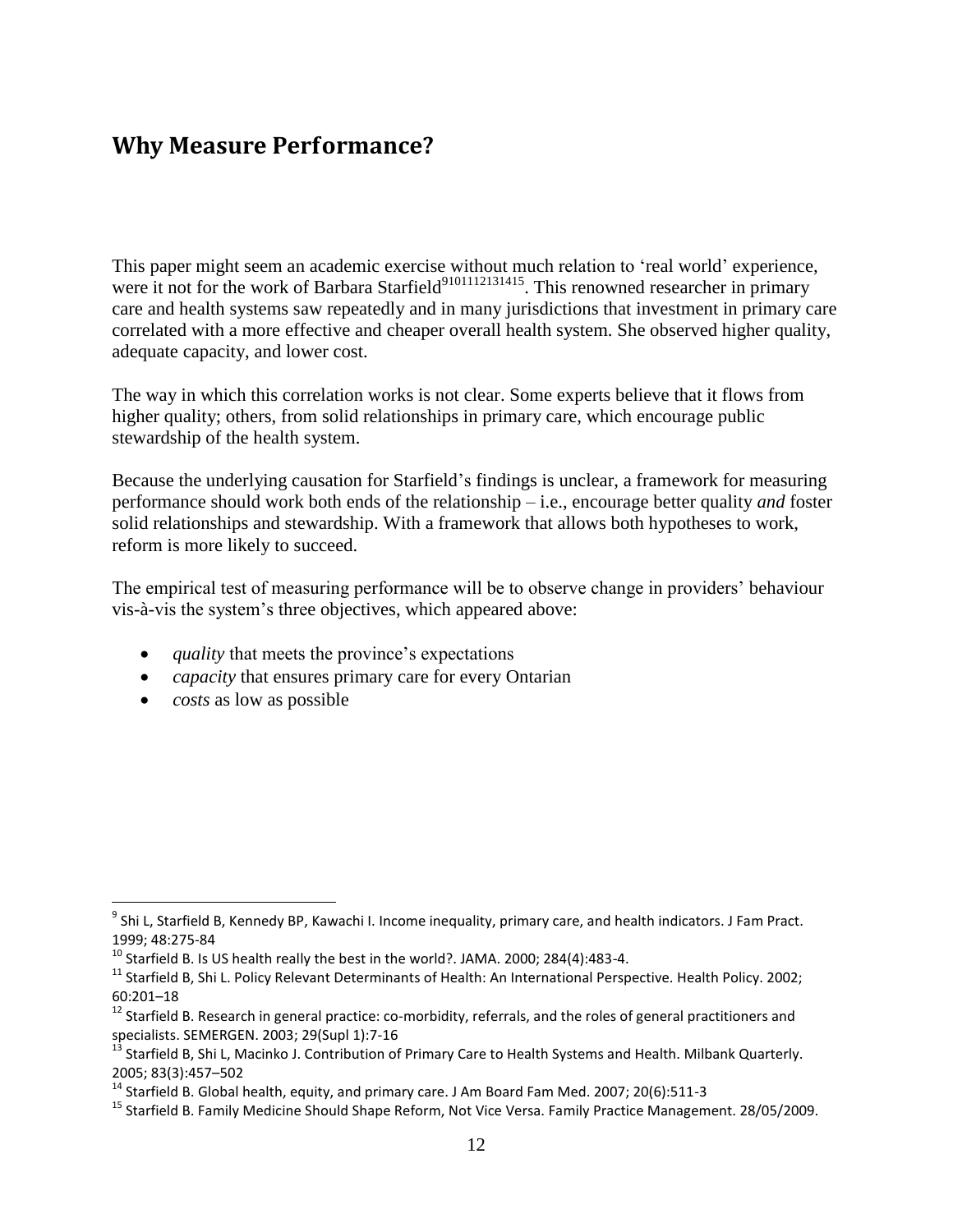# <span id="page-13-0"></span>**An Example**

There is little or no system-level guidance, support, or feedback for many of the choices that this discussion presents. Some of the system"s feedback is contradictory, presenting mixed messages to primary care physicians. Its expressions of support for group cohesion conflict with its individual payment and measurement. It praises measurement of outcomes but pays instead for activities. It leaves scope of service to the discretion of each physician.

In the face of conflicting feedback, Dorval Medical (a small family health team in Oakville<sup>16</sup>) addressed performance measurement and made choices vis-à-vis the eight elements I outlined above:

- 1 authority
- 2 change
- 3 focus
- 4 perspective
- 5 scope
- 6 parameters
- 7 level
- 8 scalability

# *1. Authority*

<span id="page-13-2"></span><span id="page-13-1"></span>Dorval Medical has always believed that it is accountable to the population it serves. As a result, it uses its patient population as the external reference for defining quality.

# *2. Change*

The Dorval Model uses ongoing feedback from its patients to adjust its selection of indicators and their relative weighting. In this manner, its performance measurements respond to patients' shifting priorities.

### <span id="page-13-3"></span>*3. Focus*

 $\overline{a}$ 

For the reasons I outlined above and to be accountable to the population it serves, Dorval Medical chose to measure outcomes rather than activities.

# <span id="page-13-4"></span>*4. Perspective*

 $16$  6,000 patients, six MDs (3.1 full-time equivalents, or FTEs), two nurse practitioners, four registered nurses, with average patient acuity slightly higher than the Ontario average.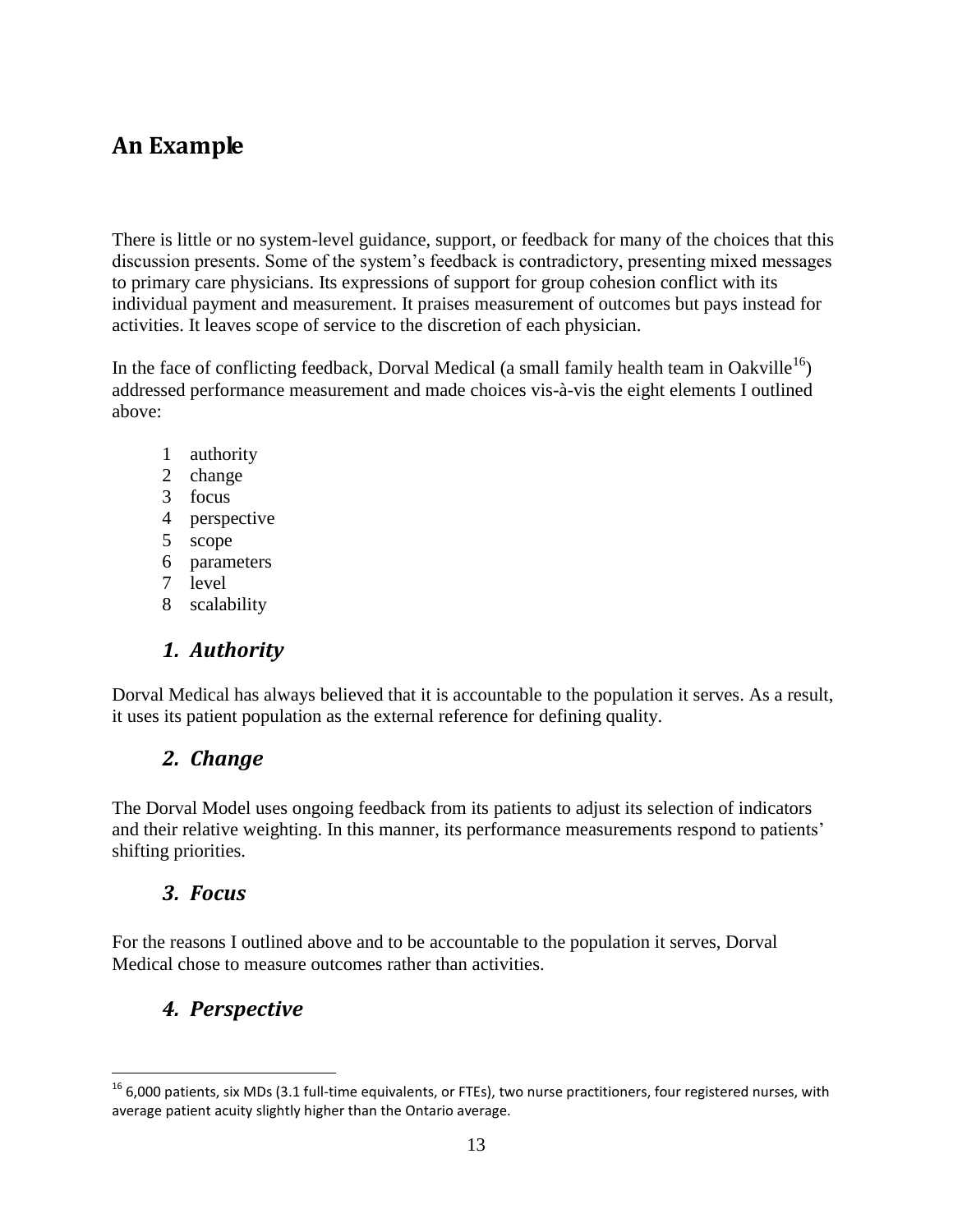The clarity of performance measurement diminishes with large numbers of indicators that lack a global perspective. Dorval Medical needed a way to establish the relationship of the various indicators, which I describe in "The Dorval Model."<sup>17</sup> Using this method, the practice has chosen the granular *and* global perspective in measurement.

# <span id="page-14-0"></span>*5. Scope*

All the physicians of Dorval Medical are committed to comprehensive primary care, and all have signed the Family Health Organization (FHO) contract. The document defines the scope of practice as the PCCCAR basket of services, which Dorval embraces.

# *6. Parameters*

<span id="page-14-1"></span>Dorval Medical chose three parameters to describe performance: quality, capacity, and cost. It defined quality as all characteristics of all services and included all these characteristics in a structure of weighted measurements. It then used the three parameters that reflect Don Drummond"s reform objectives to cover all aspects of performance.

Dorval decided to measure capacity separately because it is independent of quality and cost in Ontario"s health care system. It defined capacity as the number of satisfied relationships that the practice can maintain in relationship to doctors" time (booked hours in the week). This standard requires meeting patients" expectations as they emerge in the quality measurements.

Dorval measures cost so as to include both primary care (all the practice's costs divided by the total number of patients) and total health costs (the costs of all of the patients" health services divided by the total number of patients). In this way, it can work towards efficiency both in its provision of primary care and in how that provision affects its portion of total system costs.

# <span id="page-14-2"></span>*7. Level*

Dorval Medical has always held itself accountable to the population it serves at the level of the practice. It measures individual performance but uses the results only internally to ensure and improve quality.

# <span id="page-14-3"></span>*8. Scalability*

The Dorval Model is intentionally scalable for populations as small as an individual practice and as large as the entire province, as is clear from the model"s choices of indicators.

Table 1 summarizes Dorval Medical's choices of elements.

 $\overline{a}$ <sup>17</sup> www.dorvalmedical.ca/about-us/the-dorval-model/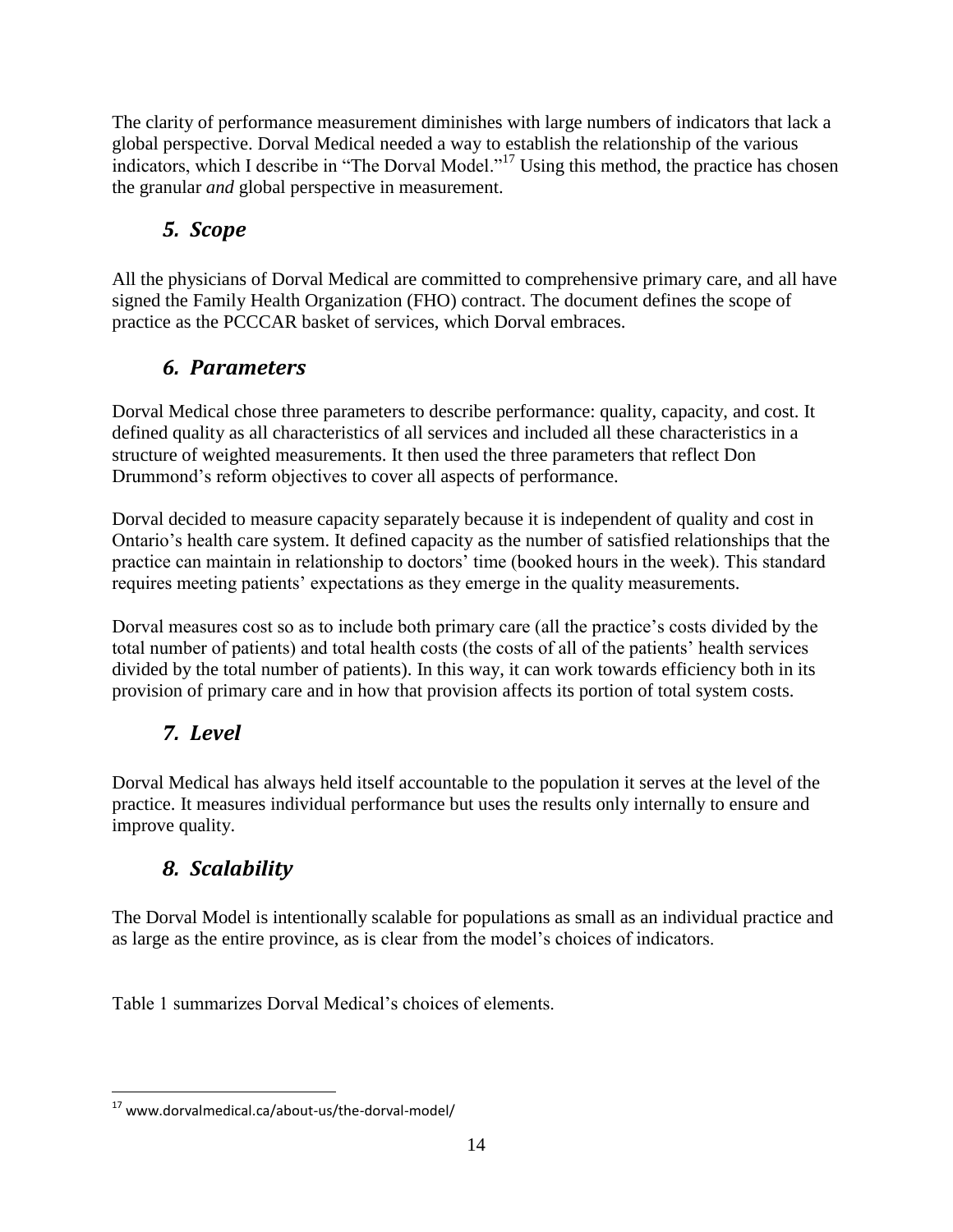|     | Element   Element | <b>Dorval Medical's choice</b> |
|-----|-------------------|--------------------------------|
| no. |                   |                                |
|     | authority         | external                       |
|     | change            | feedback from patients         |
|     | focus             | outcomes                       |
|     | perspective       | granular <i>and</i> global     |
|     | scope             | PCCCAR's 15 services           |
|     | parameters        | quality, capacity, cost        |
|     | level             | organization                   |
|     | scalability       | factor of 10,000               |

#### **Table 1 Dorval Medical's choices of elements**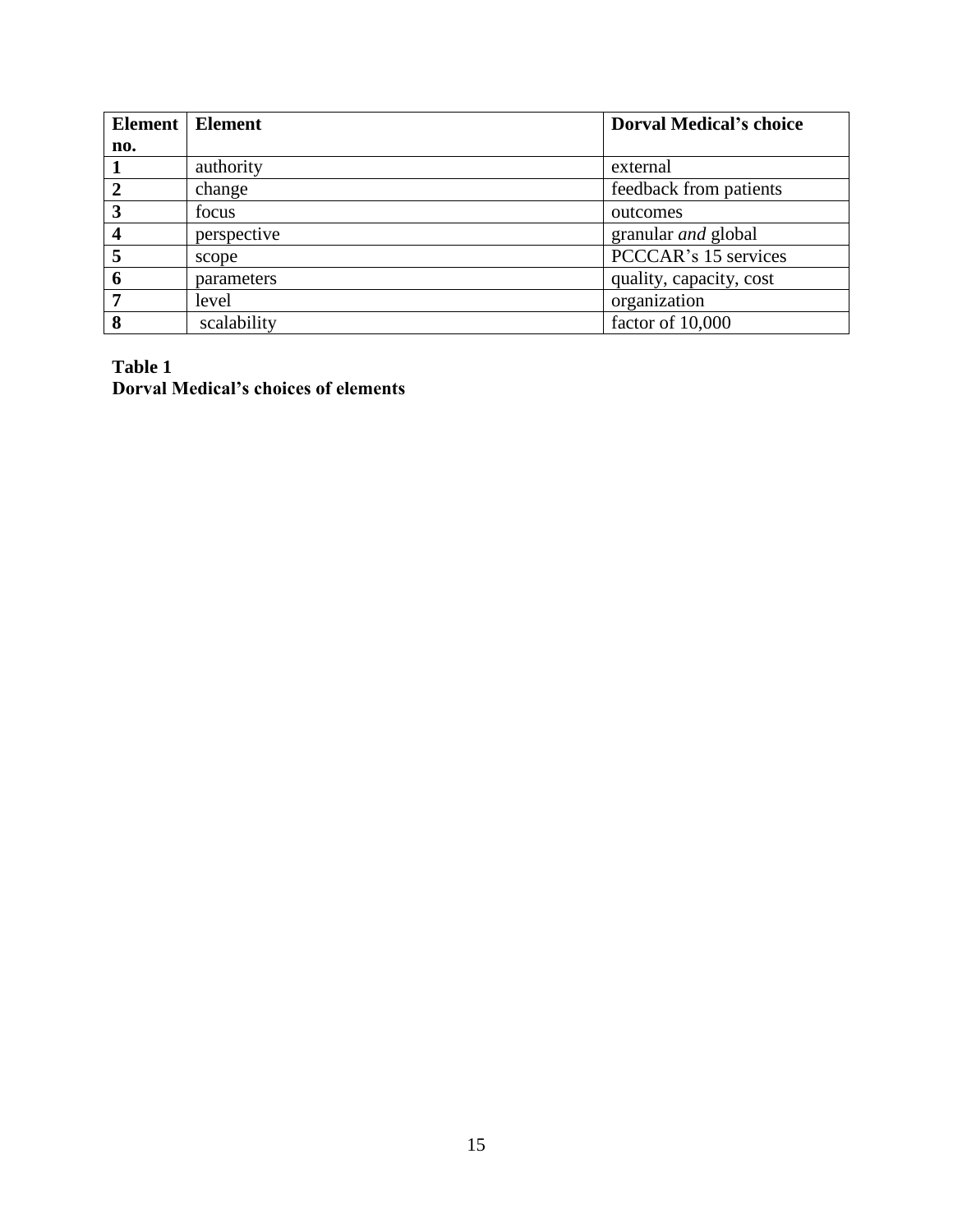# <span id="page-16-0"></span>**Having Its Cake and Sharing It Too**

The example of Dorval Medical might offer a solution to performance management should the environment require reform of primary care.

The practice's experience suggests that the choices for a performance framework provide a means to reform the system with:

- *quality* that addresses public expectations
- *capacity* that guarantees everyone primary care
- *costs* as low as possible through stewardship/conservation

Dorval Medical"s experience also suggests that, even while fulfilling the system"s reform objectives, the practice can enjoy reasonable income and access to capital. If the system provides the economic foundation for measuring performance, then it can eventually achieve stability.

With the right choices for performance measurement, the province can meet the reform objectives of both the system and the profession. It can have its cake and eat it too.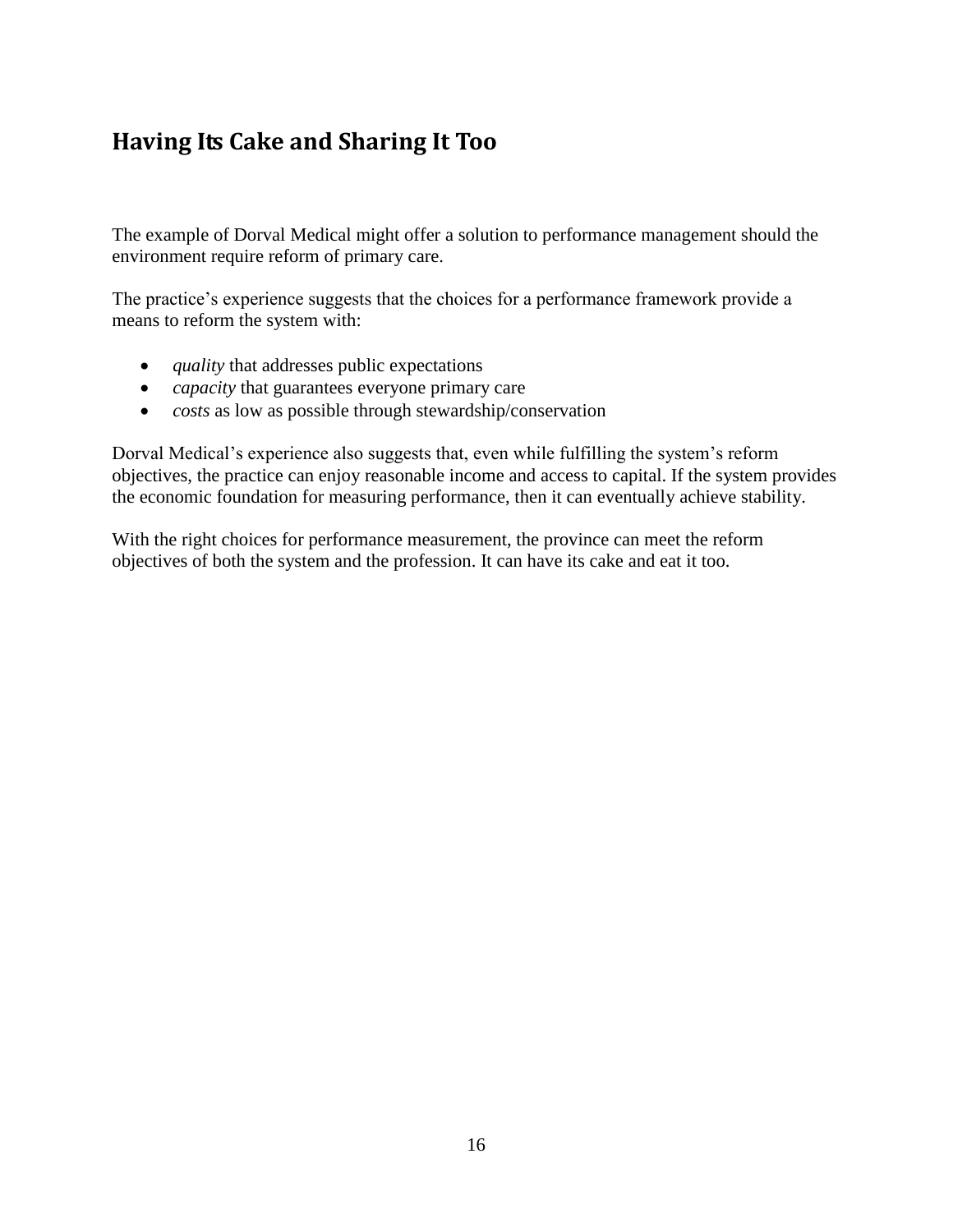# <span id="page-17-0"></span>Appendix: PCCCAR Functions

All primary health-care agencies (PHCAs) should provide the following 15 PCCCAR<sup>18</sup> functions:

#### **1. health assessment:**

- determination of patient"s current health status and potential for health problems by collecting information on physical and psycho-social condition and lifestyle
- **2. clinical, evidenced-based illness prevention and health promotion:**
	- clinical prevention services for patients and families, based on evidence-based guidelines, such as periodic health exams and immunization
	- approach (rather than specific set of services) that focuses on broad determinants of health, underlying causes of illness, and factors that affect ability to cope, and that looks at entire population
	- education and support and possibly community development, advocacy, and education

#### **3. appropriate interventions for episodic illness and injury:**

- in case of illness or injury, timely access to primary care services through simple telephone advice, direct patient contact, and/or referrals to secondary and tertiary care
- appropriate follow-up

### **4. primary reproductive care:**

- counselling for birth control and family planning, education, screening and treatment for STDs, ante- and post-natal care, and labour and delivery
- in absence of full in-house maternal care, relationship with agency that provides service

### **5. early detection and initial and ongoing treatment of chronic illnesses:**

- range of services, including anticipatory care, monitoring to prevent/treat flare-ups, ongoing education for patient and family, and follow-up at appropriate intervals
- knowledge about community-based services
- **6. care for majority of illnesses (in conjunction with specialists, as necessary):**
	- comprehensive care to meet all primary medical-care needs -- i.e., for all health problems and illnesses

### **7. education and support for self-care:**

 $\overline{a}$ 

- encouragement of greater self-reliance, self-care, and mutual aid, through health education, counselling, links to resources in community, access to phone health information, advice, and triage services
- **8. support for hospital care and care at home and in long-term facilities:**
	- in some communities, GP/FPs to deliver or coordinate and monitor hospital care

 $18$  Subcommittee on Primary Care of the Provincial Co-ordinating Committee on Community and Academic Health Science Centre Relations (PCCCAR) (1996), *New Directions in Primary Health Care.*  PCCCAR report to the Minister of Health Ontario, 21–31.